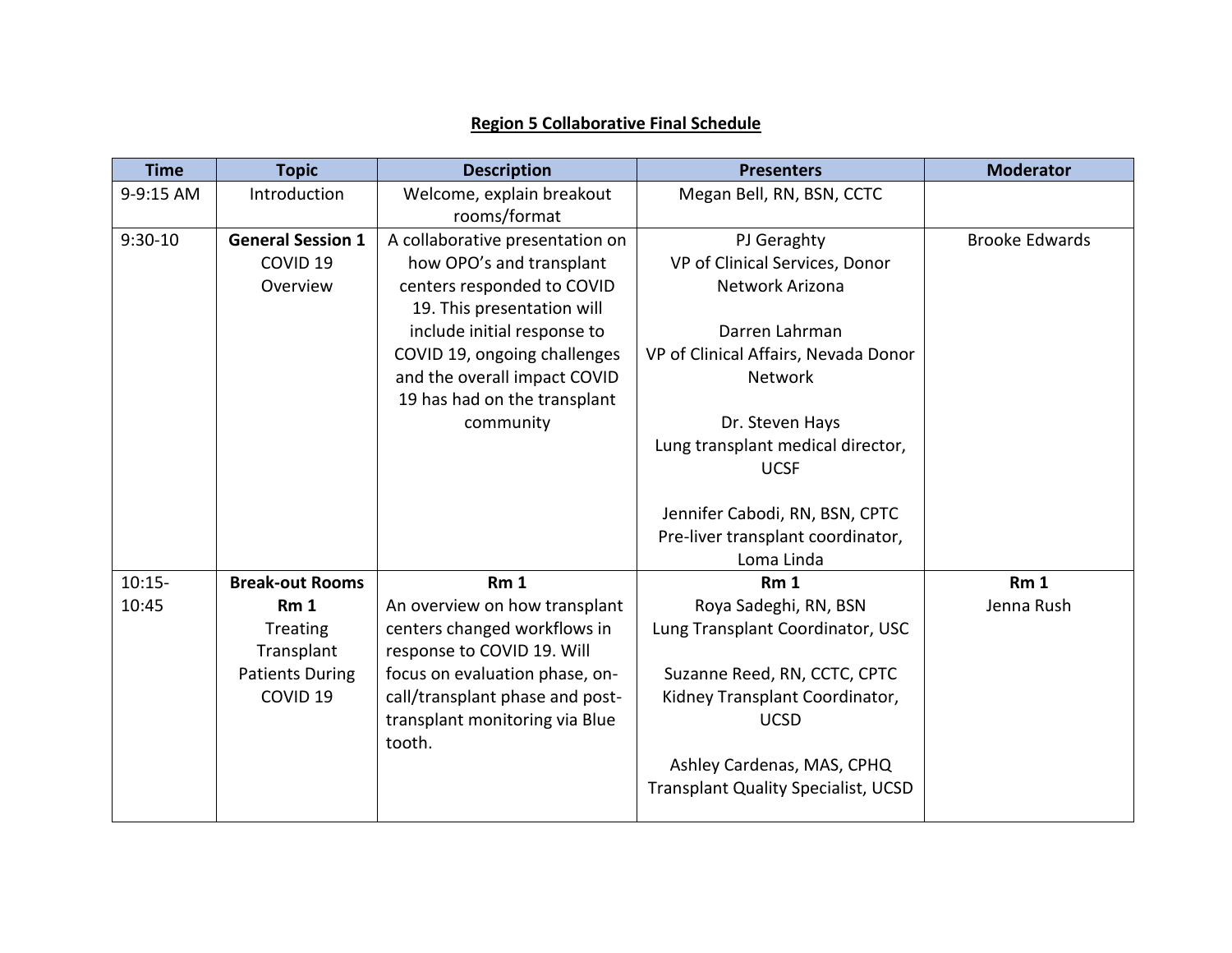|          | Rm <sub>2</sub>        | Rm <sub>2</sub>                 | Rm <sub>2</sub>                         | Rm <sub>2</sub> |
|----------|------------------------|---------------------------------|-----------------------------------------|-----------------|
|          | OPO response to        | An interactive discussion on    |                                         |                 |
|          | COVID <sub>19</sub>    | how OPO's adapted to COVID      | Lucy Lawrence                           | Megan Bell      |
|          |                        | 19. Will focus on responding to | In-House Donation Specialist,           |                 |
|          |                        | the hospital, allocating PPE to | Sierra Donor Network                    |                 |
|          |                        | on-site staff, off-site family  |                                         |                 |
|          |                        | approaches and COVID testing    |                                         |                 |
|          |                        | of donors.                      |                                         |                 |
| 11-11:30 | <b>Break-out Rooms</b> | Rm <sub>1</sub>                 | Rm <sub>1</sub>                         | Rm <sub>1</sub> |
|          | Rm <sub>1</sub>        | A discussion on the challenges  | Daisy Colin                             | Marlene Abe     |
|          | Donor family           | of facilitating communication   | Manager, Donor Family Aftercare         |                 |
|          | communication to       | between donor families and      | Department, OneLegacy                   |                 |
|          | recipients             | recipients. Will focus on the   |                                         |                 |
|          |                        | practices used by various       | Clarissa Thomas                         |                 |
|          |                        | transplant centers and OPO's as | Social Worker, Intermountain            |                 |
|          |                        | well as a call to action to     | <b>Medical Center Transplant</b>        |                 |
|          |                        | support meaningful              | Department                              |                 |
|          |                        | communication. This             |                                         |                 |
|          |                        | presentation will include two   | <b>Crystal Soberg</b>                   |                 |
|          |                        | One Legacy Ambassadors          | <b>Family Services Specialist, CASD</b> |                 |
|          |                        | speaking on how                 | Life Sharing                            |                 |
|          |                        | communication with their        |                                         |                 |
|          |                        | donor family and/or recipient   | Dana Stump                              |                 |
|          |                        | impacted them.                  | Donor Mom                               |                 |
|          |                        |                                 |                                         |                 |
|          |                        |                                 | Erika Heranic                           |                 |
|          |                        |                                 | <b>Heart Recipient</b>                  |                 |
|          |                        |                                 |                                         |                 |
|          |                        |                                 |                                         |                 |
|          |                        |                                 |                                         |                 |
|          |                        |                                 |                                         |                 |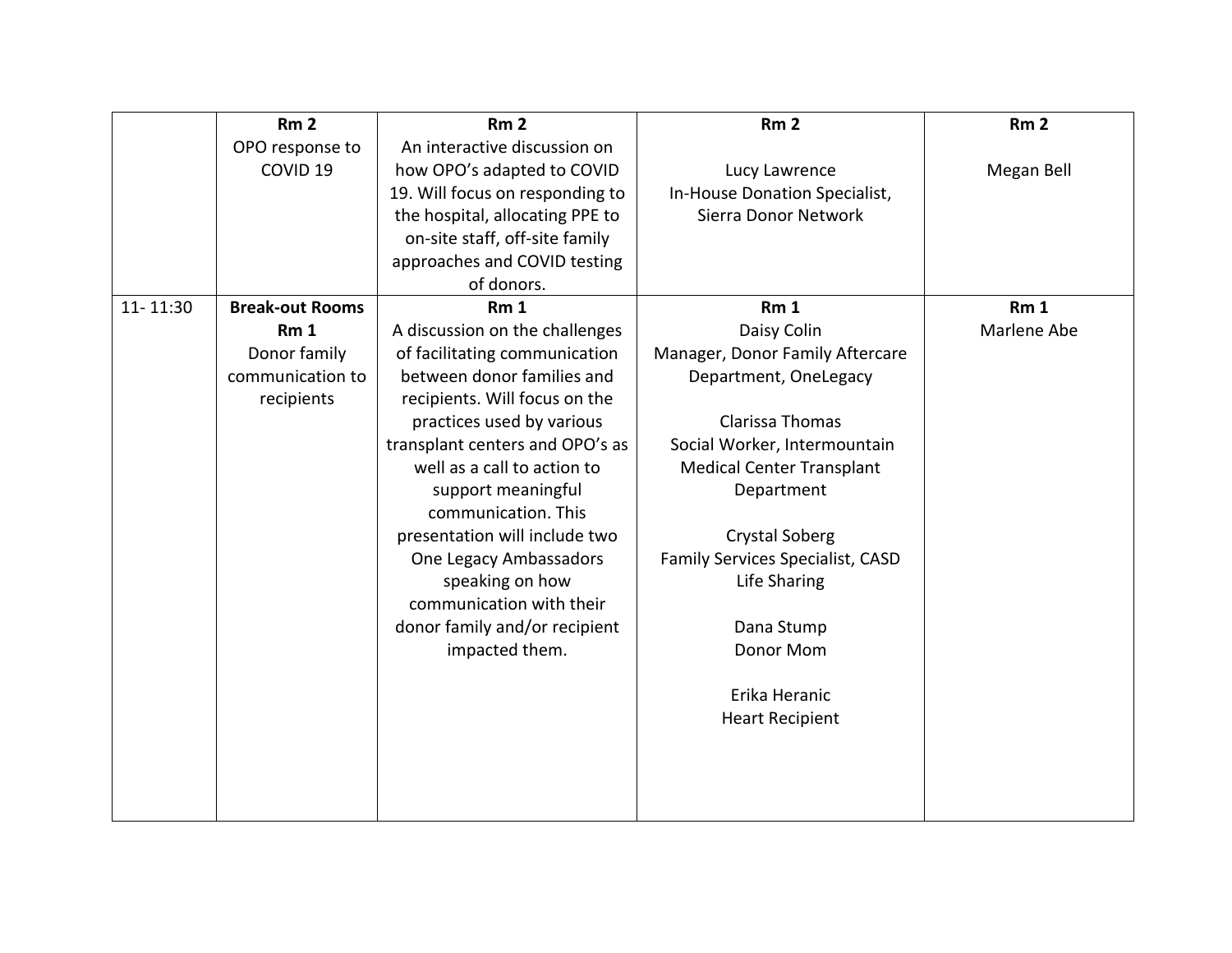|               | Rm <sub>2</sub>          | Rm <sub>2</sub>                  | Rm <sub>2</sub>                       | Rm <sub>2</sub>        |
|---------------|--------------------------|----------------------------------|---------------------------------------|------------------------|
|               | Management of            | A presentation on the challenge  | Dr. Adil Husain                       | Chuck Zollinger        |
|               | pediatric donors         | of medically managing a          | <b>Chief Pediatric Cardiothoracic</b> |                        |
|               | pre-OR                   | pediatric donor. This            | Surgery, University of Utah           |                        |
|               |                          | presentation will focus on ways  |                                       |                        |
|               |                          | to ensure donor stability while  | Megan McClenny, RN, BSN, CPTC         |                        |
|               |                          | facilitating requests for extra  | <b>Organ Donation Coordinator</b>     |                        |
|               |                          | testing from transplant centers. | <b>DonorConnect</b>                   |                        |
| $11:45-$      | <b>General Session 2</b> | <b>UNOS Updates</b>              | Matt Prentice, MPH                    | Pete Sokol             |
| 12:15 PM      | <b>UNOS Policy</b>       |                                  | Manager of Policy & Community         |                        |
|               | Updates                  |                                  | Relations, UNOS                       |                        |
|               |                          |                                  |                                       |                        |
|               |                          |                                  | <b>Thomas Millisor</b>                |                        |
|               |                          |                                  | <b>Director of UNOS Solutions</b>     |                        |
| $12:15 - 1$   | <b>LUNCH BREAK</b>       | Optional lunch & learn           | <b>Greg Quinn</b>                     |                        |
| PM            |                          | presented by Gold Sponsor        | Senior Vice President, Testing        |                        |
|               |                          | The CareDx team will             | <b>Services</b>                       |                        |
|               |                          | demonstrate their commitment     | CareDx                                |                        |
|               |                          | to the transplant community by   |                                       |                        |
|               |                          | sharing their suite of products  |                                       |                        |
|               |                          | and services offered by CareDx   |                                       |                        |
|               |                          | that support transplant centers  | Your Partner in Transplant Care       |                        |
|               |                          | and patients.                    |                                       |                        |
| $1:15 - 2$ PM | <b>Round Table</b>       | Rm <sub>1</sub>                  |                                       | Rm <sub>1</sub>        |
|               | <b>Sessions</b>          | On-call staff                    |                                       | Brooke Edwards & Jenna |
|               |                          | Rm <sub>2</sub>                  |                                       | Rush                   |
|               |                          | OPO staff                        |                                       | Rm <sub>2</sub>        |
|               |                          | Rm <sub>3</sub>                  |                                       | Darren Lahrman         |
|               |                          | Transplant center staff          |                                       | Rm <sub>3</sub>        |
|               |                          | Rm <sub>4</sub>                  |                                       | Helen Christensen      |